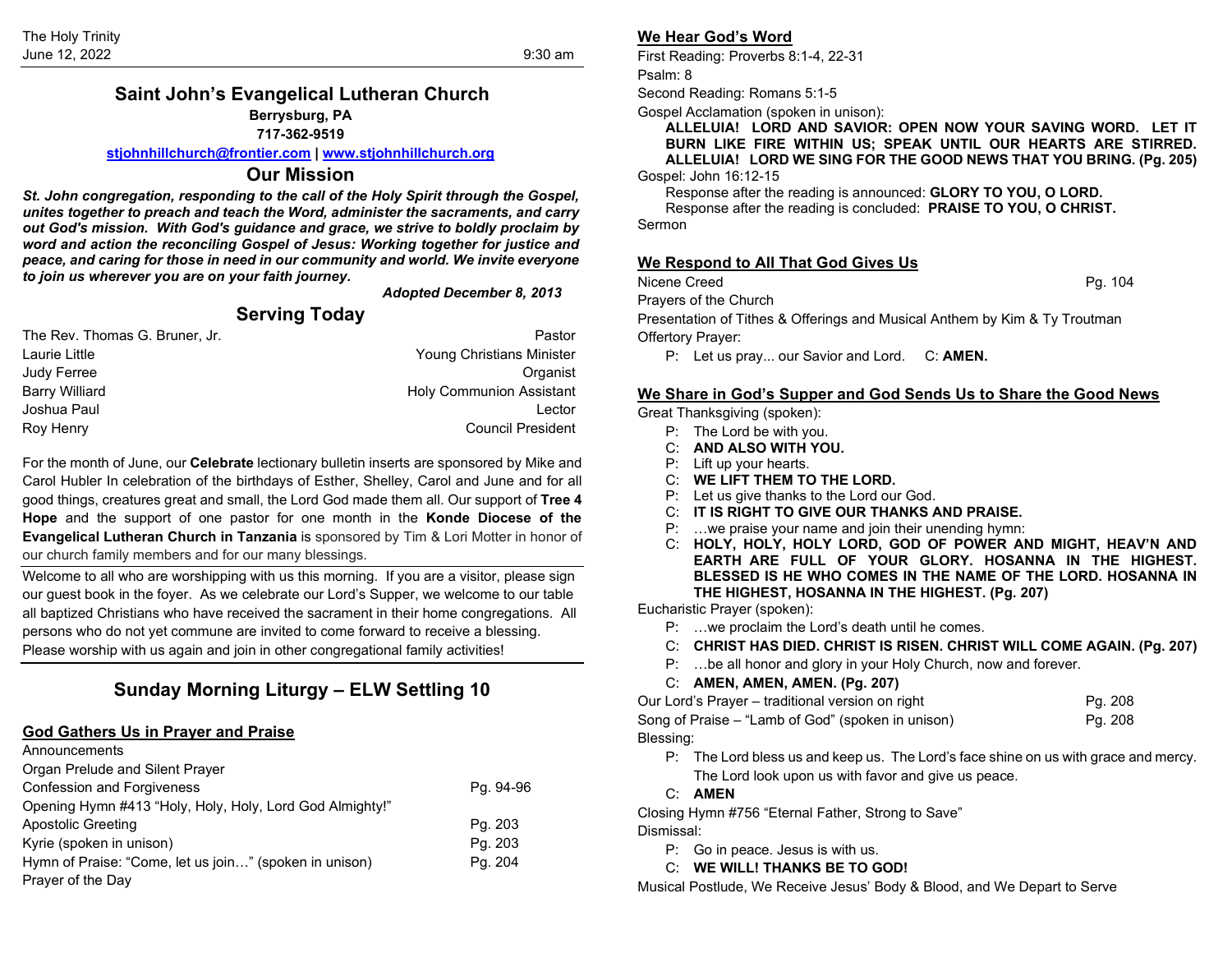#### **Today, Sunday, June 12**

In keeping with current guidance from the Centers for Disease Control and *Prevention for Dauphin County, masks are not required for anyone gathering indoors in person on Sunday morning, but they remain an option for everyone. And, with the coming of summer, more open windows, and frequent outdoor activities, masking and safe distancing are no longer required for those gathering in-person with Miss Laurie for SONDay Celebration, but here too they remain an option for everyone. Of course, please do not attend any kind of in-person activity if you aren't feeling well for any reason.* 

8:45a, Adult Bible Study (In-Person)

9:30am SONDay Celebration (In-Person)

9:30am Worship, Including Holy Communion (In-Person and On Zoom)

### **Monday, June 13**

8-9:30am Pastor Tom's Office Hours *"St. John Restoration 250" Work Scheduled to Get Underway*

## **Tuesday, June 14**

8-9:30am Pastor Tom's Office Hours

### **Wednesday, June 15**

*Deadline to Submit Items for (Combined July/August) "St. John's Epistle"* 

8am-12pm Pastor Tom's Office Hours 7pm Annual Strawberry Festival Wrap-Up Meeting

**Thursday, June 16**

8am-12pm Pastor Tom's Office Hours

**Friday, June 17**

8-9:30am Pastor Tom's Office Hours

### **Saturday, June 18**

Pastor Tom's Weekly Day Off

### **Next Sunday, June 19**

Second Sunday after Pentecost

*In keeping with current guidance from the Centers for Disease Control and Prevention for Dauphin County, masks are not required for anyone gathering indoors in person on Sunday morning, but they remain an option for everyone. And, with the coming of summer, more open windows, and frequent outdoor activities, masking and safe distancing are no longer required for those gathering in-person with Miss Laurie for SONDay Celebration, but here too they remain an option for everyone. Of course, please do not attend any kind of in-person activity if you aren't feeling well for any reason.* 

- Adult Bible Study (In-Person)
- 9:30am SONDay Celebration (In-Person)
- 9:30am **Outdoor Worship** in the Pavilion (In-Person and On Zoom) *(We will have approximately 80 well-spaced metal chairs set up in advance, but anyone who would prefer to do so is also welcome to bring along their own camp chairs to create their own seating. Please keep in mind that this will be*

## *an outdoor service on a Hill known for its cool breezes – be sure to dress warmly and bring a sweater or jacket!)*

## **Our Faith Active in Worship – June 5, 2022**

| <b>Current - Budget Goal</b>                   | \$2,606                    |
|------------------------------------------------|----------------------------|
| Current - Offerings Received                   | \$3,668                    |
| Benevolence - Offerings Received               | \$280                      |
| Improvement – Offerings Received               | \$120                      |
| Children & Youth Ministry - Offerings Received | \$853                      |
| <b>Total Attendance</b>                        | Zoom - 10, In Person - 119 |

## **Hospitalized/Residing in Senior Living/Dealing with Acute Illness**

- **Judy Cheatham** –Rm. #47B, Cadia Healthcare, 900 Van Buren Street, Annapolis, MD 21403
- **Timothy Enders**  Rm. #122, The Gardens at York Terrace, 2401 W. Market St., Pottsville, 17901
- **Jane Grosser**  Rm. #705, Northern Dauphin Nursing and Rehab. Center, Millersburg, 17061
- **Cora Mace –** Rm. #3647, Roosevelt 3, Masonic Health Care Center, 600 Freemason Drive, Elizabethtown, 17022
- **Joyce Matter**  Rm. #128, Commonwealth Senior Living at Harrisburg, 150 Kempton Avenue, Harrisburg, 17111 (717.909.0417)
- **Ken Nace**  At Home, Awaiting Word on Planned Cancer Surgery
- **Donna Rabenold**  At Home, Receiving Daily Radiation Therapy Through Mid-July and Lower-Level Maintenance Chemotherapy Through Fall